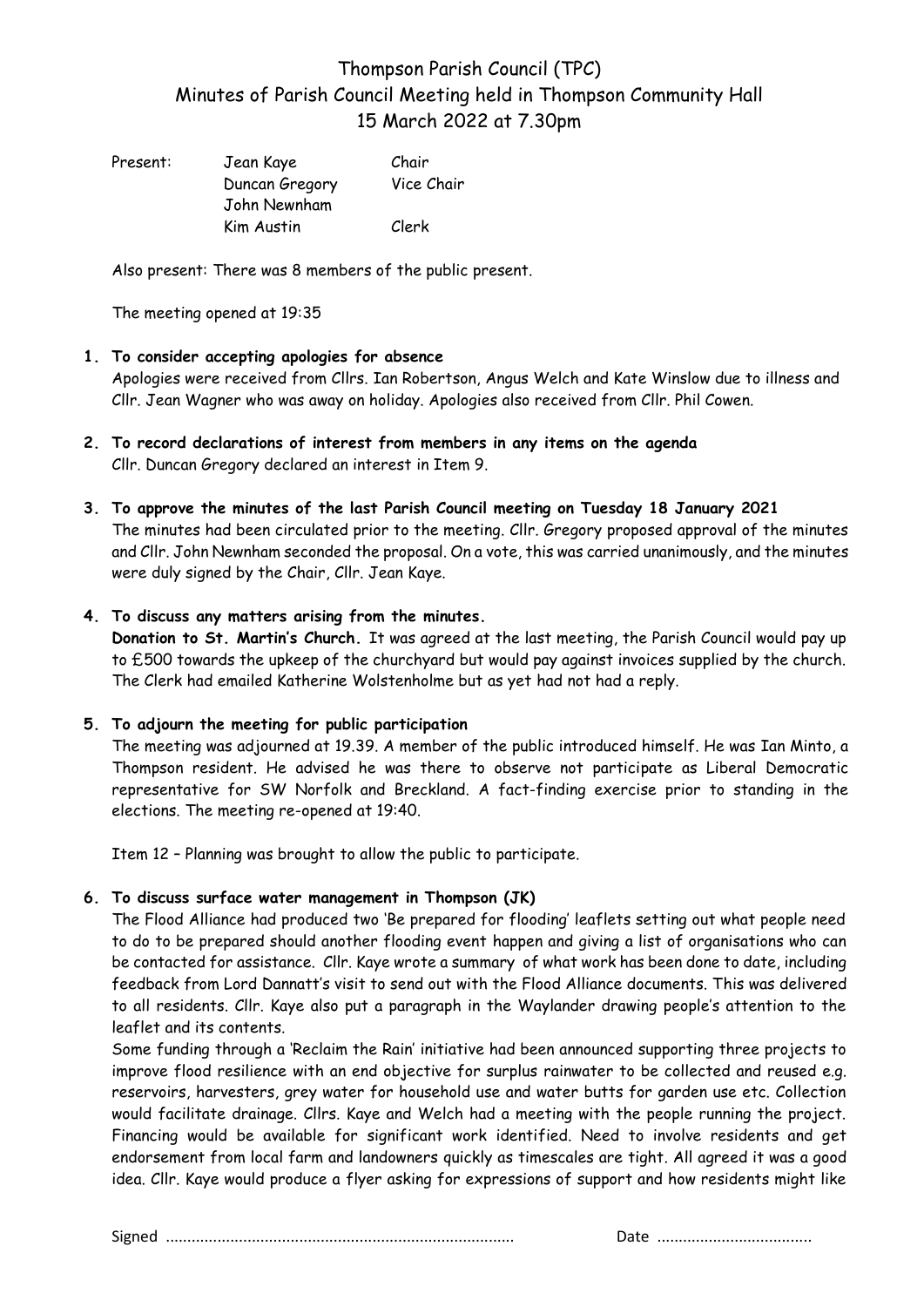to participate if Thompson be selected. These would be delivered within a few days of the meeting as the closing date for applications to the project was the end of March. Cllr. Gregory would deliver to the church end of the village. Cllr. Kaye would arrange delivery for the remainder. Cllr. Gregory said the Parish Council should be moving towards online surveys such as Survey Monkey. Residents would be asked to respond to the Parish Clerk's email address [parishclerk@thomsonvillage.org.uk.](mailto:parishclerk@thomsonvillage.org.uk)

Cllr. Cowen said in his report that the issue of flooding comes up regularly in many villages throughout the district and given that the issues surrounding flooding are not a statutory responsibility of the District Breckland is taking a firm stance in advising members to put pressure on the Local Lead Flood Authority, in this case Norfolk CC, to engage with the Environment Agency to correct their flood maps for example but more importantly communities should report flood events to the County. Similarly, landowners who have Riparian responsibilities must take them seriously and again, please report any infractions to the County Council.

## **7. To discuss the Queen's Platinum Jubilee – Thompson's celebration event.**

Next year 2022 is the Queens Platinum Jubilee celebrating the Queen's historic 70-year reign. Thompson are planning an event on the Saturday 5 June, a children's event/street party in the afternoon and a BBQ/pay bar for the adults in the evening are the current plans. Hope to stream one of the National concerts onto a big screen. A further meeting has been held. Looking for funding for the event and funding for commemorative coins to give to all children in the village. Breckland grant of £500 – may apply for. Hoping everybody will attend.

### **8. To discuss Community Speedwatch (JN)**

JN had sent emails to volunteers and only 2 out of 5 had replied. Will progress later in the year and consider joining forces with Merton.

### **9. To discuss erosion of the verge near Church Farmhouse**

Referring to the sharp left hand if you are travelling from the direction of the Church. The verge width here has reduced and almost disappeared entirely through vehicles cutting too close and the resurfacing of the road has taken a chunk out of the verge. The road and bend are not suitable for HGVs but articulated lorries do try to negotiate it. Need 'No HGVs' sign but proving a challenge to get these approved. A large lorry has now completely destroyed the verge. Highways have now agreed it is an issue and have marked the area to install wooden bollards. Not installed as yet but hopefully by the end of the month. Some progress but Highways not thinking long term. The barn doesn't have foundations so could collapse if knocked. The other side of the road, the residents are concerned about the grass being ruined and have bought posts to install themselves. Letter to MP if not resolved.

#### **10.To receive reports**

#### **10.1 Breckland District Councillor (PC)**

Cllr. Cowen had sent his apologies and his report was read out by Cllr. Kaye.

**Council Tax setting.** You will by now be aware that at Council in February it was agreed that Breckland Council portion of the Council Tax would be increased by £4.95 per year so that a Band D property district council tax would be £100.68 per annum or under £2.00 per week. However, as 75% of our residents are in Bands A-C they will pay less. Breckland remains the lowest District Council Tax in the country providing some £750.00 worth of services to each household

**Platinum Jubilee.** The national programme consists of the following:

Thursday 2 June The Queen's Birthday Parade (Trooping the Colour) & Platinum Jubilee Beacons Friday 3 June Service of Thanksgiving at St Pauls Cathedral

Saturday 4 June The Derby at Epson Downs & Platinum Party at the Palace

Sunday 5 June The national Big Jubilee Lunch

To compliment these national celebrations, Breckland Council are undertaking the following celebratory activities: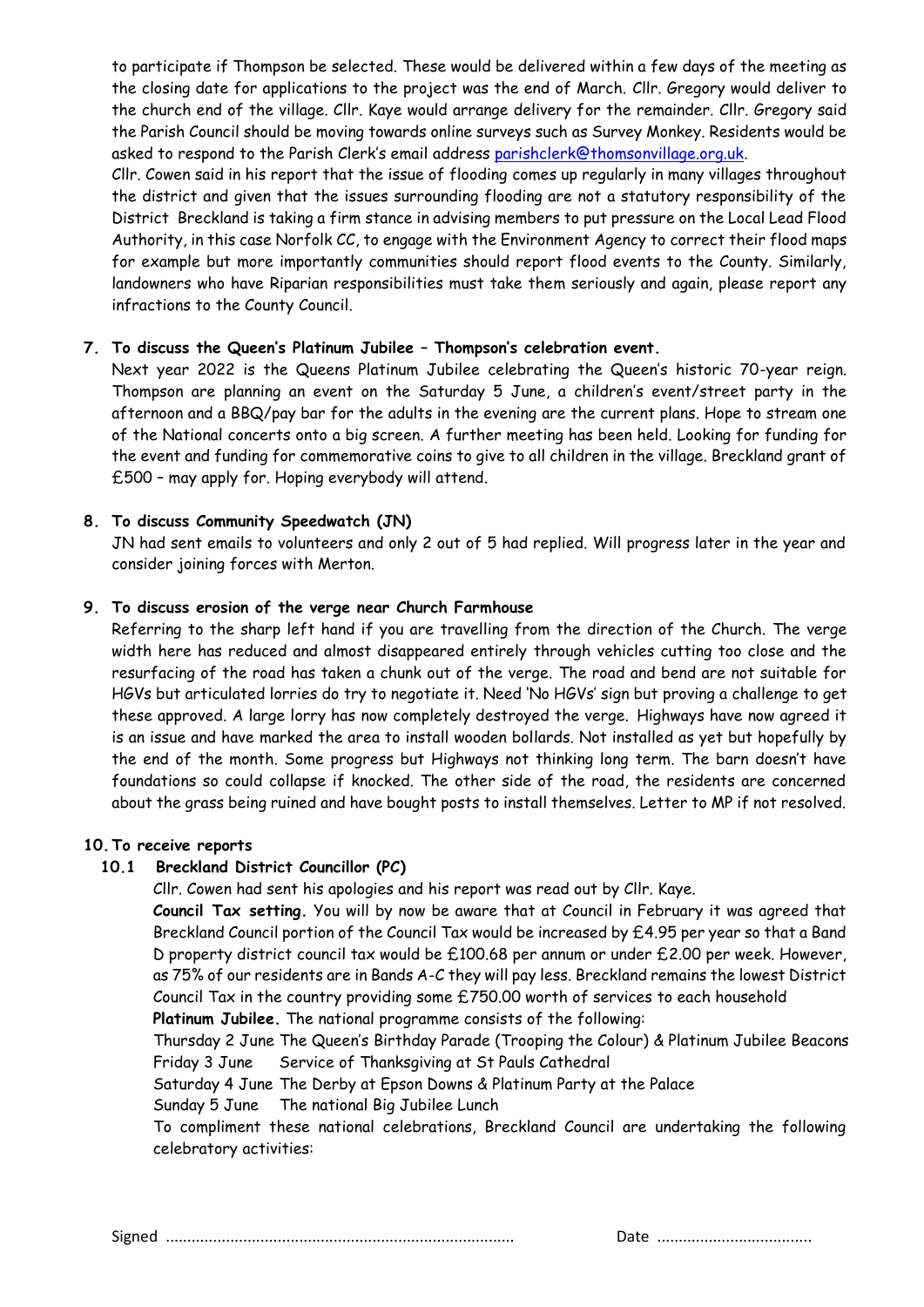### **Queen's Jubilee Bursary Scheme** (Open for applications on 2 June 2022)

In honour of the Queen's Platinum Jubilee, Breckland Council will run a bursary scheme that provides financial assistance to individuals who might otherwise struggle to access higher education for reasons such as low income, care leaver, health status or vulnerability.

The bursary scheme should apply to students aged 16 and over, studying a formal qualification in subjects that provide a demonstrable contribution to enhance Breckland communities by improving wellbeing and/or enriching the environment.

**Queen's Jubilee Community Grants** (Open for applications from 4 April 2022 until midnight Sunday 17 April). The scheme will target those community groups and organisations (excluding Town and Parish Councils on this occasion) that wish to host a community project, activity, or events that looks to acknowledge and celebrate the Platinum Jubilee year, in line with the national calendar of events. Grants will be offered up to £500, and a maximum total of £10,000 will be available for eligible groups.

Decisions will be scored against the following criteria:

- 1. Alignment with the national calendar of events
- 2. Number of residents the project will engage
- 3. Diversity of reach (intergenerational etc)

**Queen's Green Canopy** Breckland Council will be taking part in the Queen's Green Canopy (QGC) by working with the Woodland Trust to plant 1000 trees across sites at Attleborough, Dereham, and Watton. A unique tree planting initiative created to mark Her Majesty's Platinum Jubilee in 2022 which invites people from across the United Kingdom to "Plant a Tree for the Jubilee".

**Breckland Shop Front Trail** We will replicate the recent reindeer trail in shop windows on our high streets with a Jubilee Trail to incentivise visits to the high street by residents.

**Breckland Beacon** We are working with Ecotricity and local lighting contractors to illuminate the wind turbine in Swaffham in the run up to the Jubilee.

**Breckland Drone Photographs** We will commission 5 photographs using a slow exposure camera, to create photographs of an illuminated drone above key landmarks in each of our market towns. These photographs will be framed and given to each of the respective Town Councils in the run up to the Jubilee as a long-lasting reminder.

**Ukraine** The following link provides some helpful advice

Factsheet: Home Office action on Ukraine - Home Office in the media (blog.gov.uk).

## **10.2 Norfolk County Councillor (FE)**

No report from Cllr. Eagle.

## **10.3 Thompson Chair's report (JK)**

**Litter Pick.** Planned for Saturday 26 March 2022. All welcome to join. This will be around Thompson, extending to main Thetford to Watton Road and will take approximately  $1\frac{1}{2}$  hours. Assemble at Community Hall 9.45am. High Viz and equipment provided. Lots of litter to pick including bottles/cans.

**Public Inquiry ROW/3227322**. ROW at end of Pockthorpe Lane. Was planned for Tuesday 22 February 2022, hosted by NCC but did not take place due to someone not being able to attend. Rescheduled for 15 November 2022 in Thompson Community Hall and lasting 3 days. All welcome to attend and have their say but need to inform inspector at the start of the meeting if wish to speak.

## **10.4 Community Hall report (KW)**

Cllr. Winslow had sent her apologies so Cllr. Kaye gave an update.

Coffee mornings are now being held every day between 10-12am. Other events are coming back. Some private parties. Pilates on Monday evenings and Wednesday mornings. Puppy training under consideration. Enquiry today for Martial Arts.

#### **10.5 The Millennium Green report (AW)**

Cllr. Welch had sent his apologies but had circulated this report prior to the meeting. The Clerk read out the report.

- Committee
	- o Suzanne Marshall has joined the Committee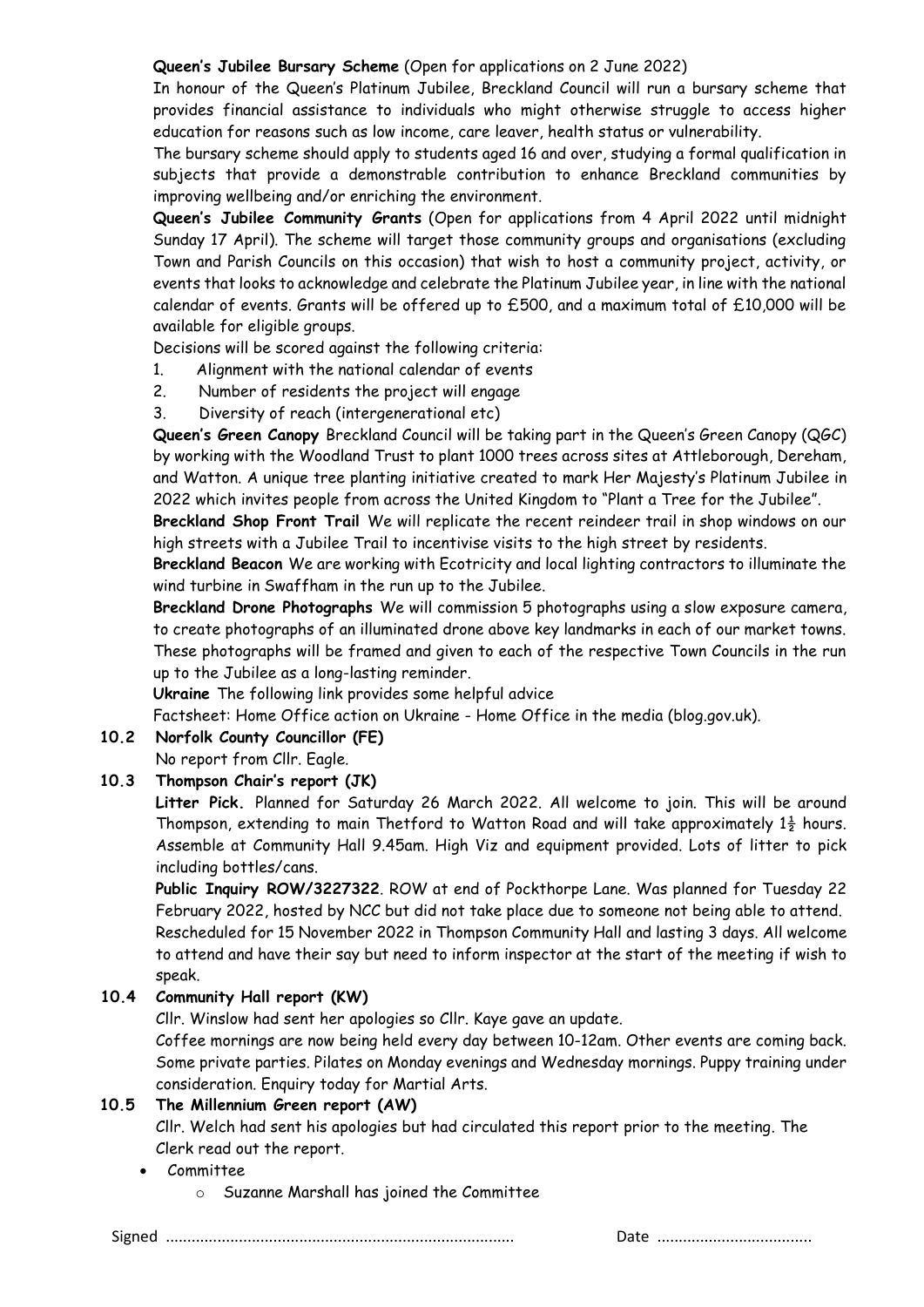- Finances
	- o Lottery income collection ongoing
	- o Planning for the Thompson 10k Run 2022 on 2 Oct is ongoing under guidance of Martin Kaye
- Boundaries and Green
	- o TMG has secured DEFRA funding under the Countryside Stewardship Scheme to restore and rejuvenate the Hallfield Road hedge line from the Celebration Walk entrance to the western neighbouring property. A professional hedge layer has been approached and he has agreed the scope of work. A contract is now in place. The hedge laying will be undertaken over the Winter 2022/23
	- o A successful working day was held on 27 Feb with many of the outstanding tasks completed. A good turnout
- Play Equipment and Adult Exercise Area
	- o No change, the damage to an element of the children's trim trail was repaired on the working day
	- o ROSPA recommended work plan ongoing
- Community Involvement
	- o Committee represented on the Platinum Jubilee working group
	- o Thompson Village got together to plant an Oak tree on 12 March in celebration of Her Majesty the Queen's Platinum Jubilee. Helping with the digging and planting were: Winnie Mallindine (one of the youngest of Thompson's residents at 2 years old); Lucy Dawson (7) and Stanley Syer (celebrating his 8th birthday on this very day). Both Lucy & Stanley attend Thompson Primary School. Martin Hayman (Chair of the Millennium Green Committee), Tina Sales (who very kindly donated the tree and is a Committee Member) and Head Teacher of Thompson Primary School; Lisa Heath. Many parishioners were in attendance. The tree can be seen on the Green and on the <https://queensgreencanopy.org/map-education-hub/qgc-map/#/>
- Next Working Party will take place on a date to be decided
- Next Committee Meeting 24 Mar 2022

## **11. Finances**

## **11.1 NALC subscription – annual renewal**

Had increased from £117.45 last year by 3% to £120.97 for the coming year. The PC gets lots of information, updates and bulletins throughout the year. Those present agreed the PC should renew.

## **11.2 Financial position**

| £<br><b>Barclays Community Account</b><br><b>Barclays Business Premium Account</b><br>£<br>£<br>TOTAL as per bank<br>Summary (Including monies allocated)<br>£<br>Allocated to Sports Equipment<br>Allocated to Notice Board<br>£<br>£<br>Thompson Parish Council<br>8232.22<br>£<br>TOTAL as per bank<br>11.3<br>Money in since last meeting (18 January 2022)<br>7/3/2022<br>0.04<br>Barclays Saver Account - Interest<br>£<br>£<br><b>TOTAL IN</b> | The bank account balances at Tuesday 15 March 2022 |  |         |
|-------------------------------------------------------------------------------------------------------------------------------------------------------------------------------------------------------------------------------------------------------------------------------------------------------------------------------------------------------------------------------------------------------------------------------------------------------|----------------------------------------------------|--|---------|
|                                                                                                                                                                                                                                                                                                                                                                                                                                                       |                                                    |  | 6617.69 |
|                                                                                                                                                                                                                                                                                                                                                                                                                                                       |                                                    |  | 1614.53 |
|                                                                                                                                                                                                                                                                                                                                                                                                                                                       |                                                    |  | 8232.22 |
|                                                                                                                                                                                                                                                                                                                                                                                                                                                       |                                                    |  |         |
|                                                                                                                                                                                                                                                                                                                                                                                                                                                       |                                                    |  | 1746.00 |
|                                                                                                                                                                                                                                                                                                                                                                                                                                                       |                                                    |  | 1084.30 |
|                                                                                                                                                                                                                                                                                                                                                                                                                                                       |                                                    |  | 5401.92 |
|                                                                                                                                                                                                                                                                                                                                                                                                                                                       |                                                    |  |         |
|                                                                                                                                                                                                                                                                                                                                                                                                                                                       |                                                    |  |         |
|                                                                                                                                                                                                                                                                                                                                                                                                                                                       |                                                    |  |         |
|                                                                                                                                                                                                                                                                                                                                                                                                                                                       |                                                    |  | 0.04    |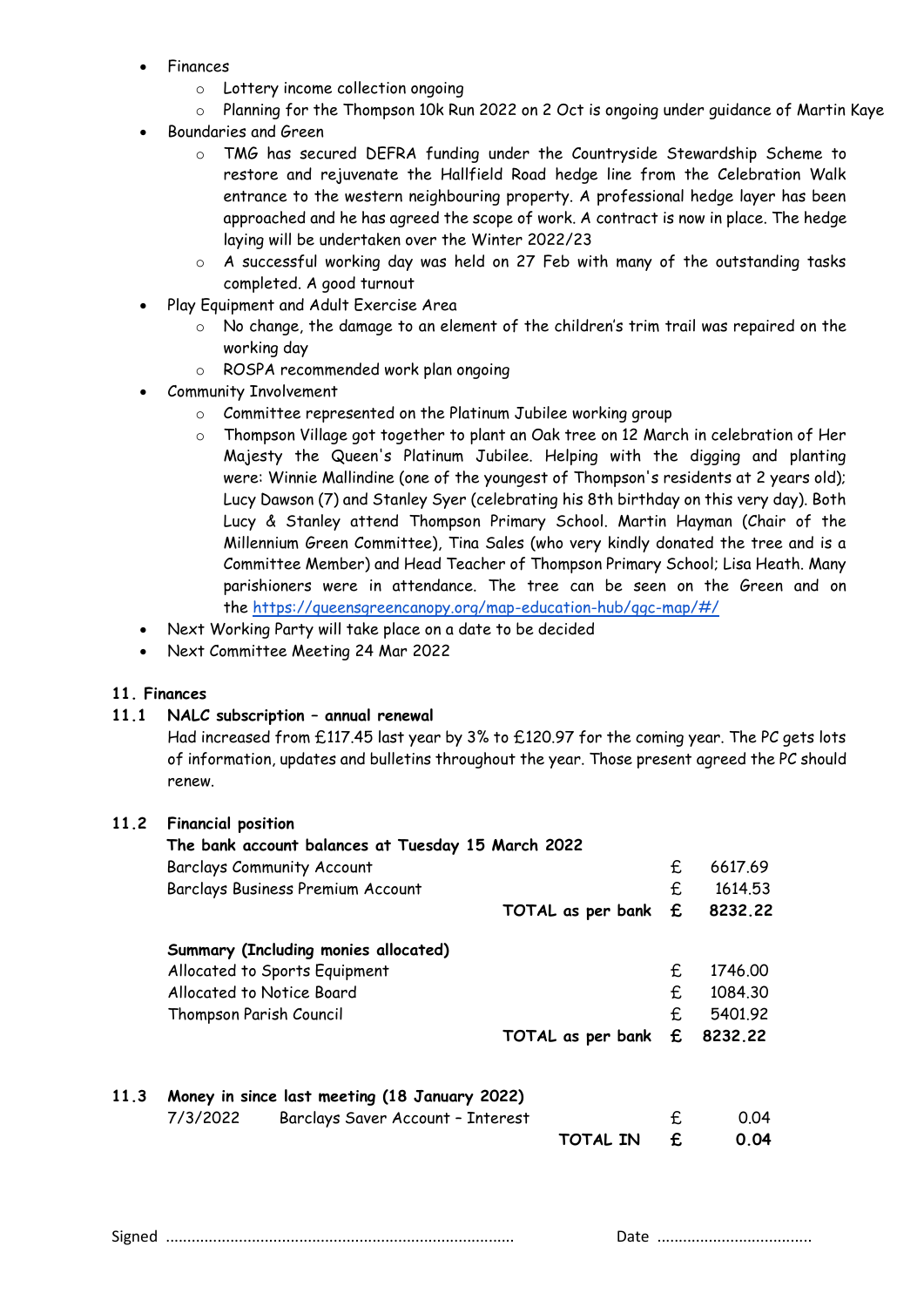## **11.4 Bank Reconciliation**

| Opening balance at bank, Savings (Last meeting, 18 Jan. 2022)<br>£.<br>PLUS Money in since last meeting (as above)<br>0.04<br>MINUS Money out since last meeting (Total cheques 18 Jan. 2022)<br>£.<br>1061.03<br>Closing balances at bank (This meeting, 15 Mar. 2022, as above)<br>8232.22<br>£ |                                                               |            |                          |
|---------------------------------------------------------------------------------------------------------------------------------------------------------------------------------------------------------------------------------------------------------------------------------------------------|---------------------------------------------------------------|------------|--------------------------|
|                                                                                                                                                                                                                                                                                                   |                                                               |            |                          |
|                                                                                                                                                                                                                                                                                                   |                                                               |            |                          |
|                                                                                                                                                                                                                                                                                                   |                                                               |            |                          |
|                                                                                                                                                                                                                                                                                                   |                                                               |            | 1614.49 (Total £9293.21) |
|                                                                                                                                                                                                                                                                                                   | Opening balance at bank, Current (Last meeting, 18 Jan. 2022) | $\epsilon$ | 7678.72                  |

## **11.5 Cheques out (to sign)**

|         | TOTAL OUT £ 340.02                         |        |
|---------|--------------------------------------------|--------|
| CHQ 774 | NALC - Annual subscription                 | 120.97 |
| CHQ 773 | Clerks Wages - February 22 - 1 month - M11 | 219.05 |

|             |                          | THOMPSON PARISH COUNCIL ACCOUNTS |           |          |                              |                                                        |                             |            |             | <b>INCOME</b>            |
|-------------|--------------------------|----------------------------------|-----------|----------|------------------------------|--------------------------------------------------------|-----------------------------|------------|-------------|--------------------------|
|             |                          |                                  |           |          |                              |                                                        |                             |            |             | YEAR ENDED 31 March 2022 |
| <b>Date</b> | <b>From</b>              | Description                      |           | PRECEPT  | SAVER AC.<br><b>INTEREST</b> | <b>RECYCLING</b><br><b>GLASS &amp;</b><br><b>PAPER</b> | <b>GRANTS</b><br><b>ETC</b> | <b>VAT</b> | <b>MISC</b> | <b>TOTAL</b>             |
| 07/04/2021  | Breckland Council        | Precept 1 of 2                   | DR        | 3.050.00 |                              |                                                        |                             |            |             | 3.050.00                 |
| 26/04/2021  | HMRC                     | Vat annual refund                | DR        |          |                              |                                                        |                             | 275.70     |             | 275.70                   |
| 07/06/2021  | Barclays                 | Barclays Saver A/C Interest      | <b>DR</b> |          | 0.04                         |                                                        |                             |            |             | 0.04                     |
| 24/06/2021  | Breckland Council        | Recycling payment                | DR        |          |                              | 93.18                                                  |                             |            |             | 93.18                    |
| 06/09/2021  | Barclays                 | Barclays Saver A/C Interest      | DR        |          | 0.04                         |                                                        |                             |            |             | 0.04                     |
| 30/09/2021  | <b>Breckland Council</b> | Precept 2 of 2                   | <b>DR</b> | 3.050.00 |                              |                                                        |                             |            |             | 3.050.00                 |
| 06/12/2021  | Barclays                 | Barclays Saver A/C Interest      | DR.       |          | 0.04                         |                                                        |                             |            |             | 0.04                     |
| 07/03/2022  | Barclays                 | Barclays Saver A/C Interest      | DR.       |          | 0.04                         |                                                        |                             |            |             | 0.04                     |
|             |                          |                                  |           |          |                              |                                                        |                             |            |             |                          |
|             |                          |                                  |           | 6.100.00 | 0.16                         | 93.18                                                  | 0.00                        | 275.70     | 0.00        | 6,469.04                 |
|             |                          |                                  |           |          |                              |                                                        |                             |            | CHECK       | 6,469.04                 |
|             |                          |                                  |           |          |                              |                                                        |                             |            |             |                          |

|              |                            | THOMP SON PARISH COUNCIL ACCOUNT S 2021 - 2022   |            |                                |                    |                 |                     |        |      |      |                                                      |       |                          |        |                            |                   |             |        |            | <b>EXPENDITURE</b>       |
|--------------|----------------------------|--------------------------------------------------|------------|--------------------------------|--------------------|-----------------|---------------------|--------|------|------|------------------------------------------------------|-------|--------------------------|--------|----------------------------|-------------------|-------------|--------|------------|--------------------------|
|              |                            |                                                  |            |                                |                    |                 |                     |        |      |      |                                                      |       |                          |        |                            |                   |             |        |            | YEAR ENDED 31 March 2022 |
| <b>Date</b>  | ol To                      | <b>: Description</b>                             | <b>OID</b> | <b>CLIPPER</b><br><b>WAGER</b> | POR SA<br>$\alpha$ | <b>NEWVICES</b> | <b>COUNCE</b><br>日本 |        |      |      | PAYROL GOVINX WAARING HALLING PUNTER BOLINANCE ALCOT |       | DOMA WWW.                | 31,980 | CRA30<br><b>CUTTINGEIN</b> | <b>WER</b><br>護士県 | <b>MIDE</b> | CAMBAL | <b>VAT</b> | <b>TO TAL</b>            |
|              | <sup>34</sup> TTSR Limited | 0Grass cutting 1 of 2 (50%)                      | 754        |                                |                    |                 |                     |        |      |      |                                                      |       |                          |        | 512.02                     |                   |             |        | 102.40     | 614.42                   |
|              | Info Commissioner          | Annual Dida Protection Fee - su                  | 755        |                                |                    |                 |                     |        |      |      |                                                      |       |                          | 40.00  |                            |                   |             |        |            | 40.00                    |
|              | 120055                     | Monthly virtual meeting fee                      | 756        |                                |                    |                 |                     |        |      |      |                                                      |       |                          |        |                            |                   | 11.99       |        | 2.40       | 14.39                    |
| 04/05/2021   | - ZOOM                     | Monthly virtual meeting fee                      | 756        |                                |                    |                 |                     |        |      |      |                                                      |       |                          |        |                            |                   | 11.99       |        | 2.40       | 14.39                    |
| 18/05/2021   | Kim Austin                 | Clerk's wages April/May 21 - M1                  | 757        | 438.10                         |                    |                 |                     |        |      |      |                                                      |       |                          |        |                            |                   |             |        |            | 438.10                   |
|              | Mrs J Roberts Plants       | hternal Audit 'PlantHamper'                      | 758        |                                |                    |                 |                     |        |      |      |                                                      | 30.00 |                          |        |                            |                   |             |        |            | 30.00                    |
|              |                            | Bus, Services at CAS insurance renewal Yr 3 of 3 | 759        |                                |                    |                 |                     |        |      |      | 207.48                                               |       |                          |        |                            |                   |             |        |            | 207.48                   |
|              | SP Services                | Defib battery and pads                           | 760        |                                |                    |                 |                     |        |      |      |                                                      |       |                          |        |                            |                   | 306.00      |        | 89.82      | 395.82                   |
| 30/06/2021   | <b>NPTS</b>                | New councillor training JW/JN                    | 761        |                                |                    |                 |                     | 100.00 |      |      |                                                      |       |                          |        |                            |                   |             |        |            | 100.00                   |
|              | Kim Austn                  | Clerk's wages June 2021 - MB                     | 762        | 219.05                         |                    |                 |                     |        |      |      |                                                      |       |                          |        |                            |                   |             |        |            | 219.05                   |
| 31/07/2021   | Kim Austn                  | Clerk's wages July 2021 - M4                     | 763        | 219.05                         |                    |                 |                     |        |      |      |                                                      |       |                          |        |                            |                   |             |        |            | 219.05                   |
|              | Kim Austn                  | Clerk's wages Aug 2021 - M5                      | 763        | 219.05                         |                    |                 |                     |        |      |      |                                                      |       |                          |        |                            |                   |             |        |            | 219.05                   |
|              | Kim Austn                  | Clerk's wages Sept 2021 - MB                     | 764        | 219.05                         |                    |                 |                     |        |      |      |                                                      |       |                          |        |                            |                   |             |        |            | 219.05                   |
|              | Kim Austn                  | Clerk's wages Oct 2021-M7                        | 765        | 219.05                         |                    |                 |                     |        |      |      |                                                      |       |                          |        |                            |                   |             |        |            | 219.05                   |
|              | d TTSR Limited             | Grass cutting 2/2                                | 766        |                                |                    |                 |                     |        |      |      |                                                      |       |                          |        | 512.02                     |                   |             |        | 102.40     | 614.42                   |
|              | al TTSR Limited            | DExtra for verge maintenance                     | 766        |                                |                    |                 |                     |        |      |      |                                                      |       |                          |        | 300.0                      |                   |             |        | 60.00      | 360.00                   |
| /202<br>18/1 | Thompson Commun            | Donation                                         | 767        |                                |                    |                 |                     |        |      |      |                                                      |       | 300.00                   |        |                            |                   |             |        |            | 300.00                   |
|              | Wavland Partnership        | Donation                                         | 768        |                                |                    |                 |                     |        |      |      |                                                      |       | 300.00                   |        |                            |                   |             |        |            | 300.00                   |
|              | Thompson Milenium          | Donation                                         | 769        |                                |                    |                 |                     |        |      |      |                                                      |       | 500.00                   |        |                            |                   |             |        |            | 500.00                   |
|              | Kate W inslow              | Reimburse Christmas tree stan                    | 770        |                                |                    |                 |                     |        |      |      |                                                      |       |                          |        |                            |                   | 34.16       |        | 6.83       | 40.99                    |
|              | Gooff Winslow              | Reimburse bench bases/sadolin                    | 771        |                                |                    |                 |                     |        |      |      |                                                      |       |                          |        |                            |                   | 302.41      |        | 60.48      | 362.89                   |
| 2022         | Kim Austn                  | Clerk's wage Nov/Dec/Jan 2022                    | 772        | 657.15                         |                    |                 |                     |        |      |      |                                                      |       |                          |        |                            |                   |             |        |            | 657.19                   |
| 15/03/2022   | Kim Austin                 | Clerk's wages FebMar 2021                        | 773        | 219.05                         |                    |                 |                     |        |      |      |                                                      |       |                          |        |                            |                   |             |        |            | 219.05                   |
| 15/03/2021   | <sup>63</sup> NALC         | Annual subscription                              | 774        |                                |                    |                 |                     |        |      |      |                                                      |       |                          | 120.97 |                            |                   |             |        |            | 120.97                   |
|              |                            |                                                  |            | 2409.55 0.00                   |                    | 0.00            | 0.00                | 100.00 | 0.00 | 0.00 | 207.48 30.00                                         |       | 1.100.00 160.97 1.324 04 |        |                            |                   | 0.00 666.55 | 0.00   | 426.73     | 8,426.32                 |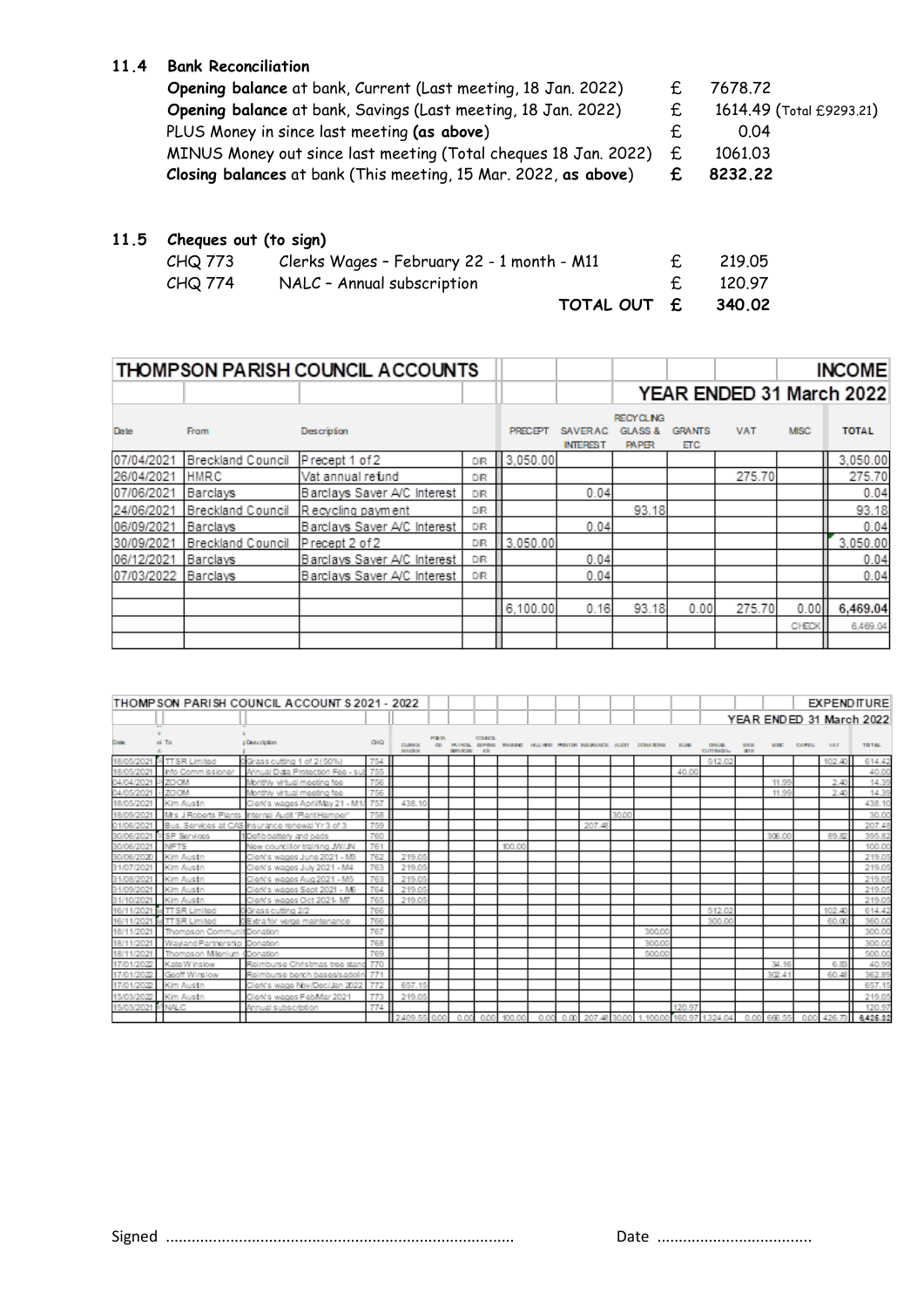## **11.6 Budget Vs Actuals**

Thompson Parish Council Budget Vs Actual 2020/20: **AT 15/03/2022** 

|                                   | Budget    | Forecast  | Actual to date |
|-----------------------------------|-----------|-----------|----------------|
|                                   | 2021/2022 | 2021/2022 | 2021/2022      |
| <b>INCOME</b>                     |           |           |                |
| Precept                           | 6,100.00  | 6,100.00  | 6,100.00       |
| Recycling                         | 120.00    | 120.00    | 93.18          |
| Interest (Barclays Saver)         | 3.20      | 3.20      | 0.16           |
| Grant                             | 0.00      | 0.00      | 0.00           |
| VAT                               | 300.00    | 300.00    | 275.70         |
| Other                             | 0.00      | 0.00      | 0.00           |
|                                   |           |           |                |
| <b>T</b> otal                     | 6,523.20  | 6,523.20  | 6,469.04       |
| <b>EXPENDITURE</b>                |           |           |                |
| Staff Costs including PAYE        | 2.630.00  | 2.630.00  | 2.409.55       |
| Payroll services                  | 72.00     | 72.00     | 0.00           |
| Internal audit fee                | 30.00     | 30.00     | 30.00          |
| Postage                           | 15.00     | 15.00     | 0.00           |
| Insurance                         | 207.48    | 207.48    | 207.48         |
| Grass cutting                     | 1.228.84  | 1,228.84  | 1,324.04       |
| Training                          | 100.00    | 100.00    | 100.00         |
| Printer/consumables               | 50.00     | 50.00     | 0.00           |
| Webs ite                          | 70.00     | 70.00     | 0.00           |
| Capital                           | 70.00     | 70.00     | 0.00           |
| Defibrillator                     | 0.00      | 0.00      | 306.00         |
| Miscellaneous /Contingency        | 200.00    | 200.00    | 360.55         |
| Donation - St. Martin's Church    | 500.00    | 500.00    | 0.00           |
| Donation - Wayland Partners hip   | 300.00    | 300.00    | 300.00         |
| Donation - Thompson Community     | 300.00    | 300.00    | 300.00         |
| Donation - Thomps on Millenium Gr | 500.00    | 500.00    | 500.00         |
| Subs - Norfolk ALC                | 117.45    | 117.45    | 120.97         |
| Subs - Community Action Norfolk   | 50.00     | 50.00     | 0.00           |
| Subs - Info Comm Registration     | 40.00     | 40.00     | 40.00          |
| <b>VAT</b>                        | 300.00    | 300.00    | 426.73         |
|                                   |           |           |                |
| <b>T</b> otal                     | 6,780.77  | 6,780.77  | 6,425.32       |
| PRECEPT £6100                     | Budget    | Forecast  | Actual to date |
| 2021/2022<br>PRECEPT £6600        | 2021/2022 | 2021/2022 | 2021/2022      |
|                                   |           |           |                |
| 2022/2023                         |           |           |                |

## **11.7 New National Salary Awards – Clerk's new pay scales**

New National Salary awards 2021/2022 have finally been announced, dated 2/3/2022. Level SCP18 was £12.64 per hour from 1/4/2019 according to agreed NALC pay scales.  $£12.64 \times 4$  hours a week =  $£63.20 \times 52$  weeks per year = £2629.12. Divide by 12 = £219.05 per month. **New hourly rate from 1 April 2021 is £13.21** x 4 hours a week x 52 weeks per year = £2747.68. Divide by 12 = **£228.97 per month.** Those present agreed the new rates and Cllr. Kaye confirmed that the Clerk's pay increase should be backdated to April 2021.

**Donation** The Parish Council were very grateful to receive a cheque for £300 from the Gregory Family towards the maintenance of the defibrillator. Thank you to Cllr. Gregory and his family.

#### **12. To consider planning applications**

- **12.1 Planning outcomes since last meeting**  3PL/2021/1521/HOU SYER/Providence House, /2x2 storey,1x 1 storey extns. (047) PERMISSION
- **12.2 Applications pending outcome**  3PL/2022/0016/O SYER/Allard Land adj. to Farriers/Proposed new dwelling (049)
- **12.3 New applications since last meeting (18 January 2022 ) 3PL/2022/0098/F GORAM**/Dersingham House/Stornaway/Chalet bungalow/Waste plant (050)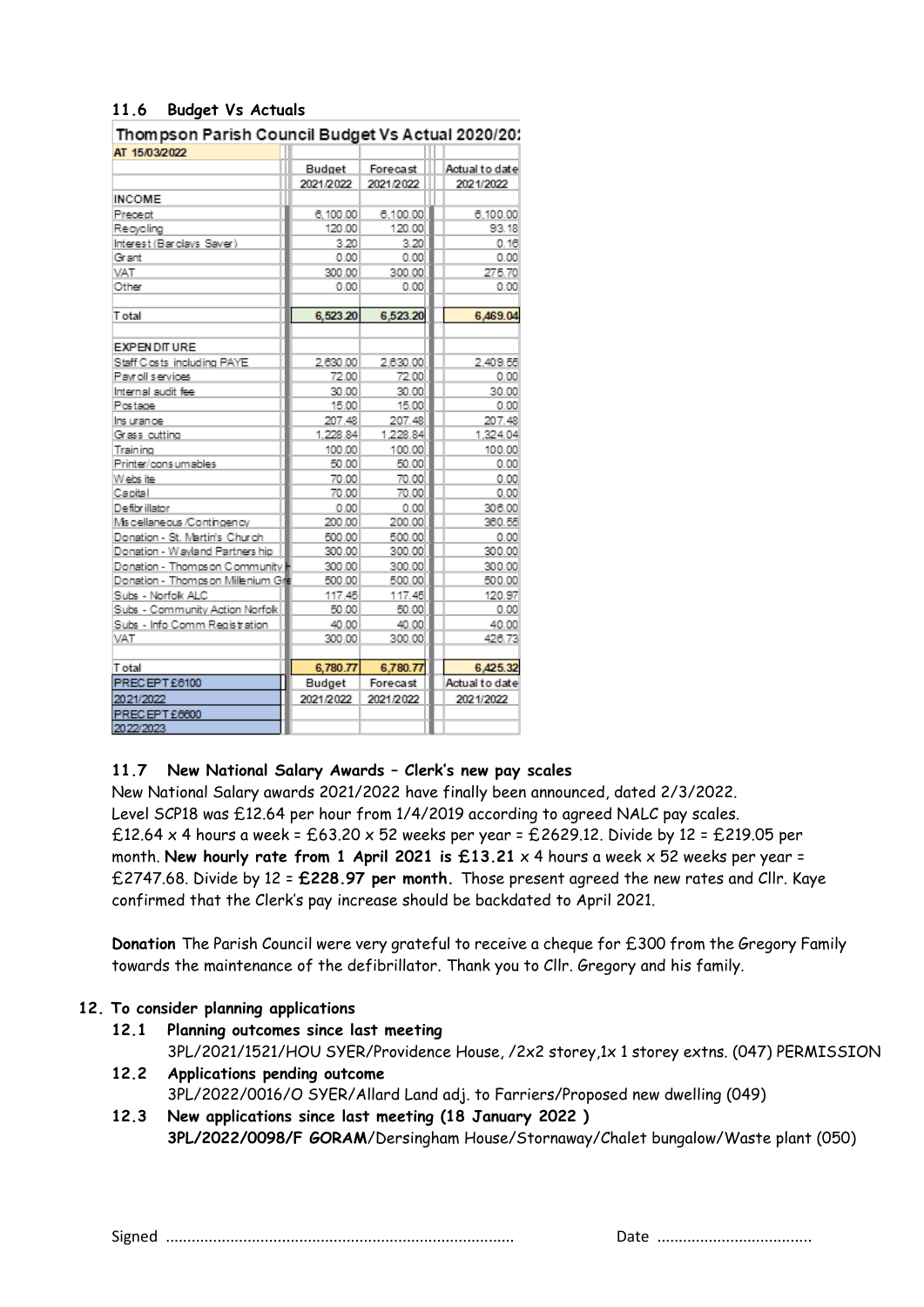The last application was refused. This new application was not very different to the previous one so all previous objections should stand. The main change seemed to be the road arrangements with parking at the front rather than the side.

The proposed drainage ditch and French drain will reduce the access road width, which could cause a problem for emergency vehicles. The purpose of the ditch is to take water away. It was thought the ditch would not be effective as water draining from the North would be held back by the brick wall which runs along the boundary.

Cllr. Welch had sent his apologies so Cllr. Kaye read out his comments regards this application. If Mr. Goram had been in attendance, Cllr. Welch would have asked what the substantive changes to the previous refused application were, that warrant this re-application of a very similar proposal. Grounds for objection remained:

Outside the settlement boundary

Not infill as defined in the Local Plan

Out of keeping in terms of scale and layout of the immediate vicinity

Adverse impact on neighbouring properties (Neighbours said they would continue to object.) Highway safety on Marlpit Road (increased traffic etc)

Are there riparian ownership issues with access to the western ditch - does Meadowlands not have riparian ownership and what if they refuse the applicant access to the ditch ?

The local plan allows a 5% increase in properties in Thompson through to 2036, i.e. 7. The village is now over that at 9 (since the recent Marlpit/Mill Road site appeal was upheld). This application would bring the total to 10 - very nearly a 30% increase over the local plan of 7 and we are only in 2022 with 14 years of the plan still to run ! Planning, using the local plan as the touchstone might be construed as getting out of control....

Parish Councillors agreed with these comments and a vote was unanimous to object.

**3PL/2021/1621/HOU MALLINDINE** Pitlochry, Church Lane/side extn. Access, triple garage – **amended application** (051)

This application for a large extension to the existing bungalow and a very large triple garage with office space above was discussed at the last Parish Council meeting and where it was agreed that the Parish Council had no objections to the plans for extending the bungalow itself nor the siting of the proposed new entrance to the property from the road. But, by a majority decision they OBJECTD to the very large triple garage with office space above. The garage is inappropriate in scale and design, is disproportionate to the bungalow being just over 6m in height compared the bungalow of 3m height. It fails to preserve or enhance the historic setting of the nearby Grade 1 Listed St Martin's Church. The garage's location will impact directly on the neighbouring property with sight lines affected. The Parish Councillors suggested that the garage could be sited further into the garden or be kept as single storey with the offices adjacent at ground level. This amended application has now been received showing only a minor change, reducing the roof height by 30cms (1 foot – considered not enough to make a difference – still being 5.7 metres) and the garage moved to a new position further away from the road and  $3\frac{1}{2}$  metres from the boundary with the neighbouring dwelling.

Cllr. Welch had sent his apologies so Cllr. Kaye read out his comments regards this application. I note the compromise of the garage supposedly appearing subservient to the host dwelling and positioned 3.5 m off the dividing boundary and reduced in height by 300mm.

- However, it is still the case that the garage/office will be substantial, looming and directly impact the immediate property to the East.
- I still maintain that the garage/office should be further south into the garden and/or single storied (my preferred option).
- I appreciate this is not a dwelling per se and I have no objection to the new entrance or the plans for the bungalow but it does concern me that applications whereby secondary buildings dominate is not a path down which Thompson should travel.
- I object and recommend further compromise.

Cllr. Welch had received an email of objection from a resident and had agreed this could be read out at the meeting. Cllr. Kaye read the email.